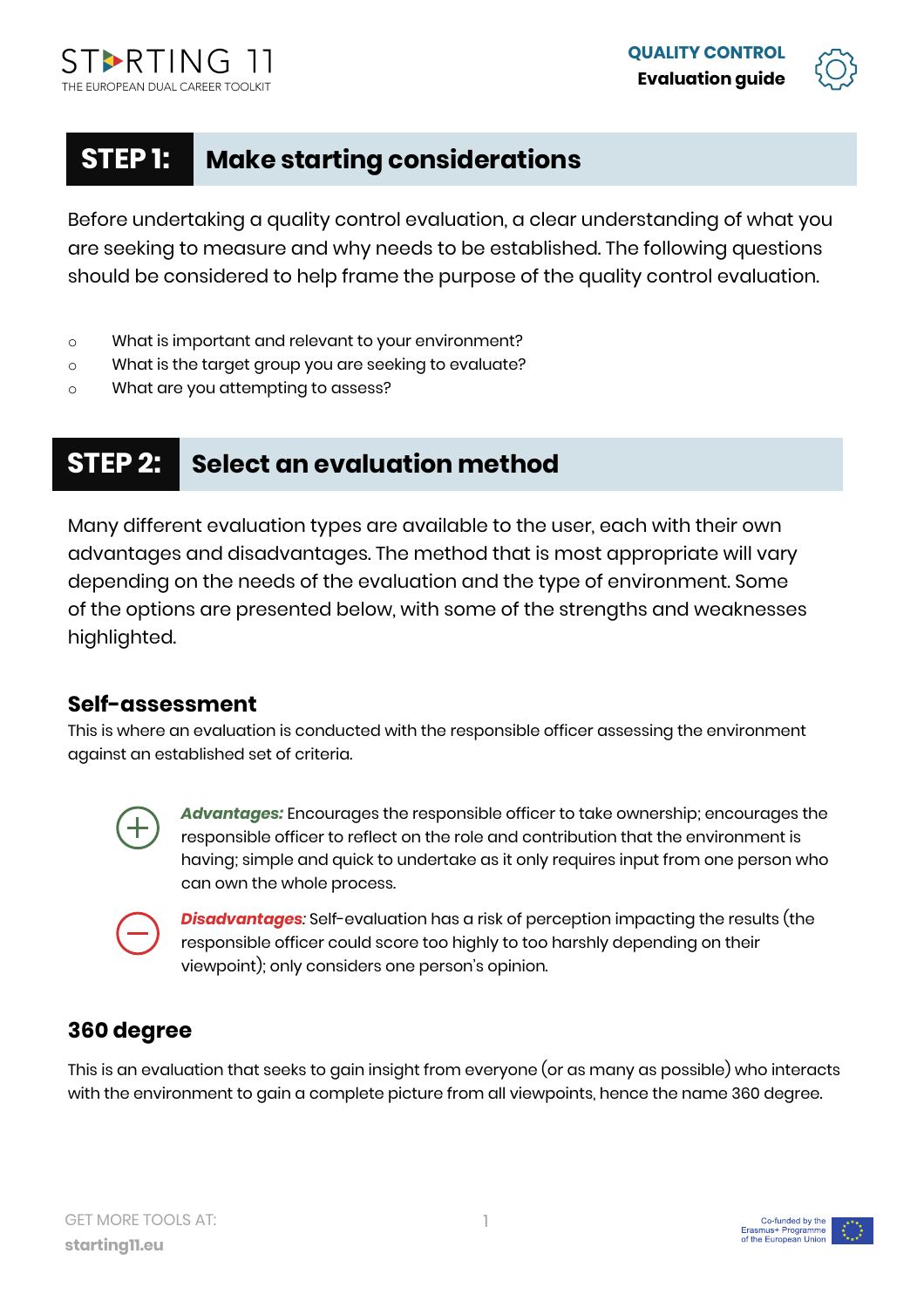



*Advantages:* More complete assessment as it collects feedback from many different sources, resulting in a broader and potentially more accurate assessment; In theory it could facilitate a collective ownership to collaboratively address the outputs from the evaluation as all stakeholders have had an opportunity to contribute to the appraisal.



*Disadvantages:* It could create a damaging culture if negative feedback is received resulting in resentment or inducing emotions like fear and anger; feedback might not be 100% accurate (individuals might have different agendas, feedback might not be honest – either too critical or not critical enough); could be difficult and time consuming to gather feedback from multiple stakeholders.

## **Quantitative feedback**

This is where the feedback collected focuses on numbers or areas that can be quantified. Typically, this would be conducted using closed-ended or forced-choice questions for examples using feedback scales, predetermined options and assessing numerical metrics.



*Advantages:* usually quick and easy to collect data; allows for objective comparisons to take place; can be used to reach a large number of respondents; can be analysed using statistical methods; can identify "what" or "how many" but does not tell you "why". Is repeatable.



*Disadvantages:* restricts the feedback to a pre-determined set of answers which may not represent the true opinion of the assessor; does not allow for a deeper understanding of why the assessment opinion is held.

### **Qualitative feedback**

This type of feedback focuses on getting detailed answers in order to gain a deeper understanding. Open-ended questions and interviews can be used to gain insight into opinions and behaviours.



*Advantages:* Can allow for the richer feedback resulting in a deeper understanding; might receive different feedback to that which you were expecting.



*Disadvantages:* Can be more time consuming to collect; less measurable than quantitative making it harder to interpret; not repeatable.